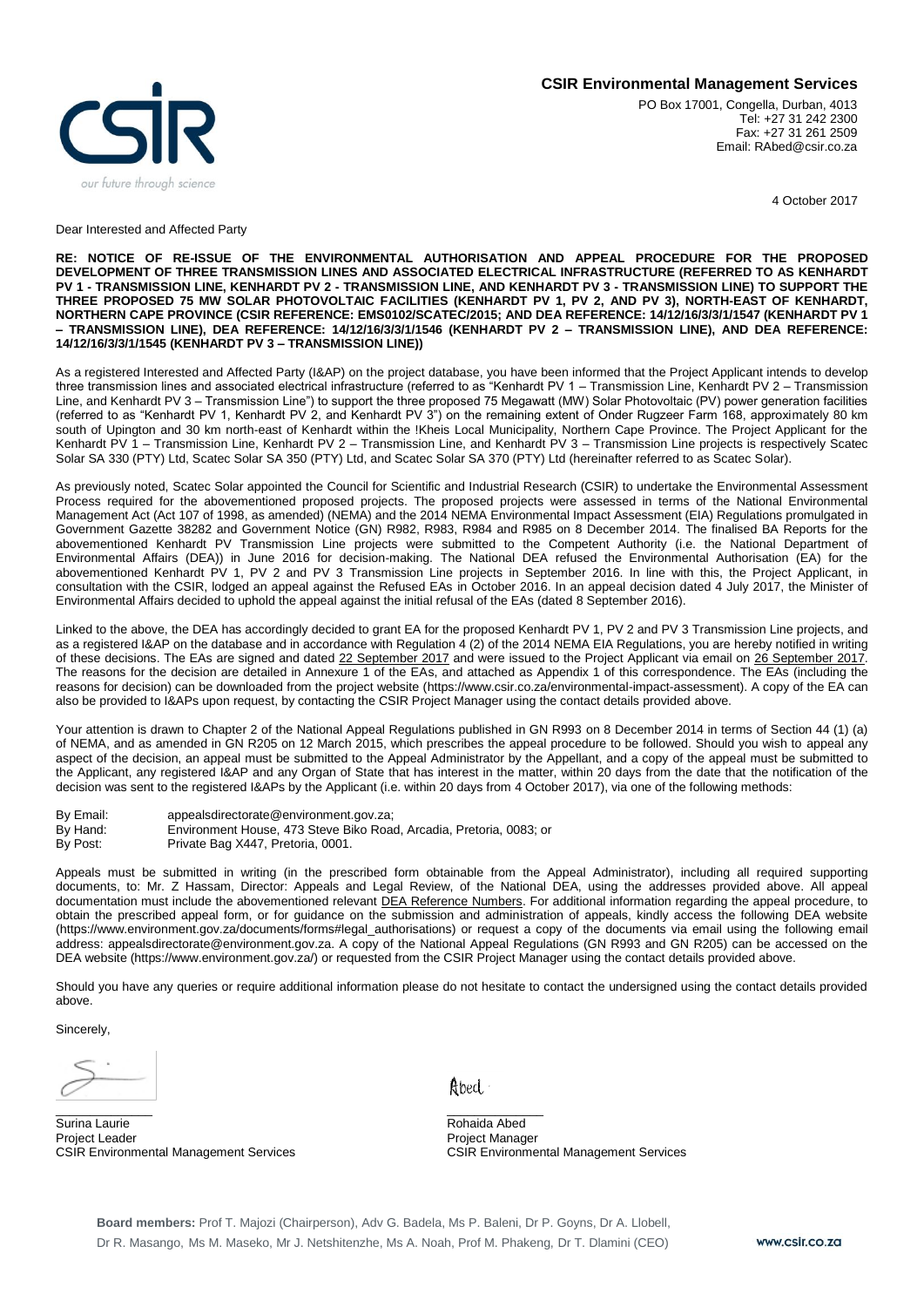### Kenhardt PV 1 - Transmission Line - DEA Reference: 14/12/16/3/3/1/1547

Department of Environmental Affairs Environmental Authorisation Reg. No. 14/12/16/3/3/1/1547

## **Annexure 1: Reasons for Decision**

#### information considered in making the decision 1.

In reaching its decision, the Department took, inter alia, the following into consideration -

- a) The information contained in the application form submitted on 29 March 2016 and acknowledged by the Department on 31 March 2016.
- b) The information contained in the Basic Assessment Report (BAR) dated June 2016 and received by this Department on 08 June 2016.
- c) The comments received during the Public Participation Process of the application and submitted as part of the BAR dated June 2016.
- d) Mitigation measures as proposed in the BAR dated June 2016 and the EMPr submitted as part of the BAR dated June 2016.
- e) Specialist studies submitted as part of the BAR dated June 2016 and received by this Department on 08 June 2016.
- f) The objectives and requirements of relevant legislation, policies and guidelines, including section 2 of the National Environmental Management Act, 1998 (Act 107 of 1998).

### 2. Key factors considered in making the decision

All information presented to the Department was taken into account in the Department's consideration of the application. A summary of the issues which, in the Department's view, were of the most significance is set out below.

- The BAR dated June 2016 identified all legislation and quidelines that have been considered in a) the preparation of the BAR dated June 2016.
- b) A sufficient Public Participation Process was undertaken and the applicant has satisfied the minimum requirements as prescribed in the EIA Regulations, 2014 for public involvement.
- The findings of all the specialist studies conducted as part of the EIA process and their C) recommended mitigation measures.
- The appeals decision against the initial refusal of Environmental Authorisation dated 04 July 2017. d)

Department of Environmental Affairs Environmental Authorisation Reg. No. 14/12/16/3/3/1/1547

3. Findings

After consideration of the information and factors listed above, the Department made the following findings -

- a) The procedures followed for impact assessment is deemed adequate for the decision-making process.
- b) The Minister has decided to uphold the appeal against the initial refusal of Environmental Authorisation dated 08 September 2016 and grant approval of the project.
- EMPr measures for the pre-construction, construction and rehabilitation phases of the C) development were proposed and included in the BAR and must be implemented to manage the identified environmental impacts during the construction phase.

In view of the above, the Department is satisfied that, subject to compliance with the conditions contained in the environmental authorisation, the authorised activities will not conflict with the general objectives of integrated environmental management laid down in Chapter 5 of the National Environmental Management Act, 1998 and that any potentially detrimental environmental impacts resulting from the authorised activities can be mitigated to acceptable levels. The environmental authorisation is accordingly granted.

20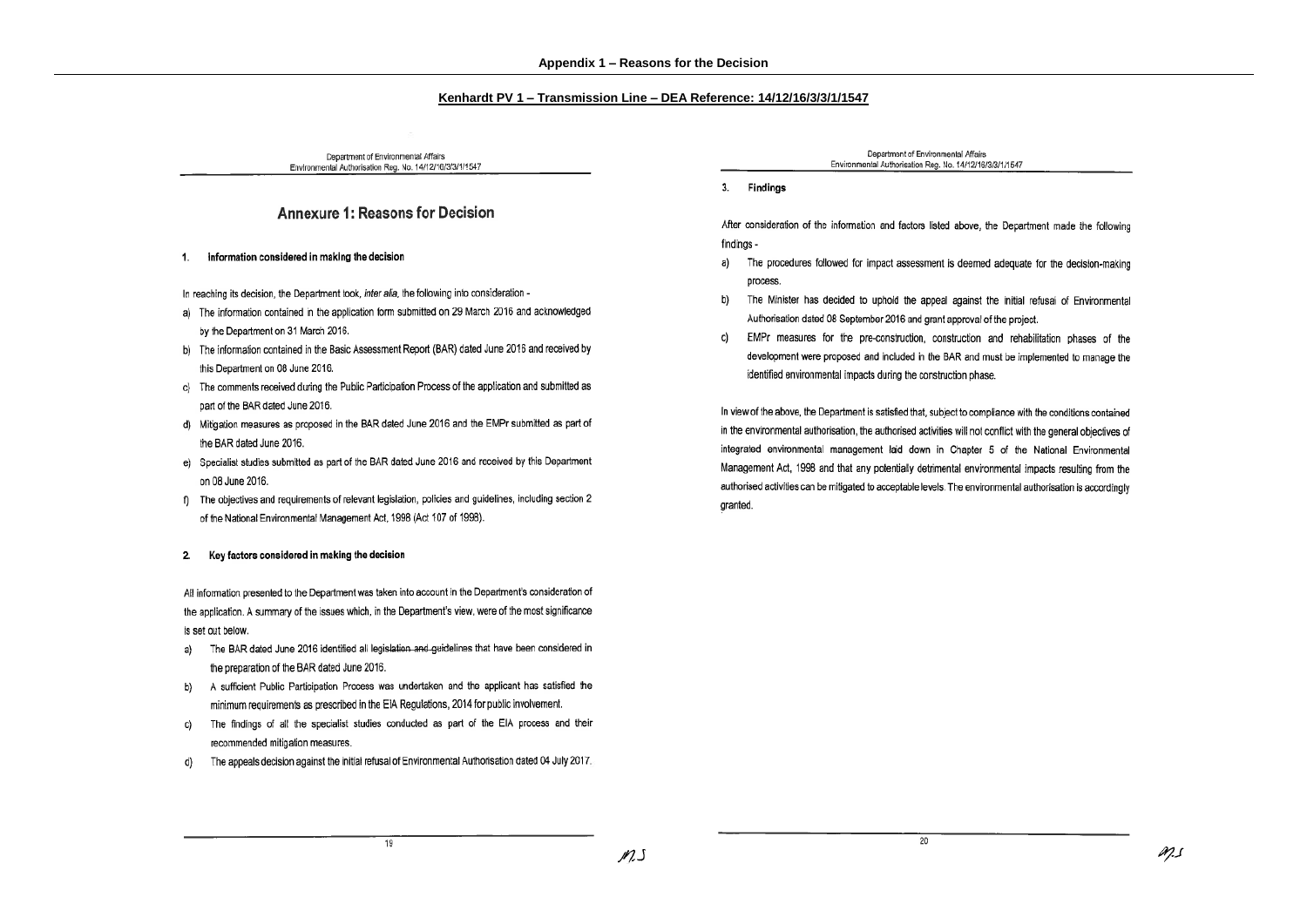Department of Environmental Affairs Environmental Authorisation Reg. No. 14/12/16/3/3/1/1546

# Annexure 1: Reasons for Decision

#### Information considered in making the decision 1.

In reaching its decision, the Department took, inter alia, the following into consideration -

- a) The information contained in the application form submitted on 29 March 2016 and acknowledged by the Department on 31 March 2016.
- b) The information contained in the Basic Assessment Report (BAR) dated June 2016 and received by this Department on 08 June 2016.
- c) The comments received during the Public Participation Process of the application and submitted as part of the BAR dated June 2016.
- d) Mitigation measures as proposed in the BAR dated June 2016 and the EMPr submitted as part of the BAR dated June 2016.
- e) Specialist studies submitted as part of the BAR dated June 2016 and received by this Department on 08 June 2016.
- f) The objectives and requirements of relevant legislation, policies and guidelines, including section 2 of the National Environmental Management Act, 1998 (Act 107 of 1998).

#### Key factors considered in making the decision 2.

All information presented to the Department was taken into account in the Department's consideration of the application. A summary of the issues which, in the Department's view, were of the most significance is set out below.

- a) The BAR dated June 2016 identified all legislation and guidelines that have been considered in the preparation of the BAR dated June 2016.
- b) A sufficient Public Participation Process was undertaken and the applicant has satisfied the minimum requirements as prescribed in the EIA Regulations, 2014 for public involvement.
- c) The findings of all the specialist studies conducted as part of the EIA process and their recommended mitigation measures.
- d) The appeals decision against the initial refusal of Environmental Authorisation dated 04 July 2017.

Department of Environmental Affairs Environmental Authorisation Reg. No. 14/12/16/3/3/1/1546

3. Findings

After consideration of the information and factors listed above, the Department made the following findinas -

- The procedures followed for impact assessment is deemed adequate for the decision-making aì process.
- b) The Minister has decided to uphold the appeal against the initial refusal of Environmental Authorisation dated 08 September 2016 and grant approval of the project.
- c) FMPr measures for the pre-construction, construction and rehabilitation phases of the development were proposed and included in the BAR and must be implemented to manage the identified environmental impacts during the construction phase.

In view of the above, the Department is satisfied that, subject to compliance with the conditions contained in the environmental authorisation, the authorised activities will not conflict with the general objectives of integrated environmental management laid down in Chapter 5 of the National Environmental Management Act. 1998 and that any potentially detrimental environmental impacts resulting from the authorised activities can be mitigated to acceptable levels. The environmental authorisation is accordingly granted.

19